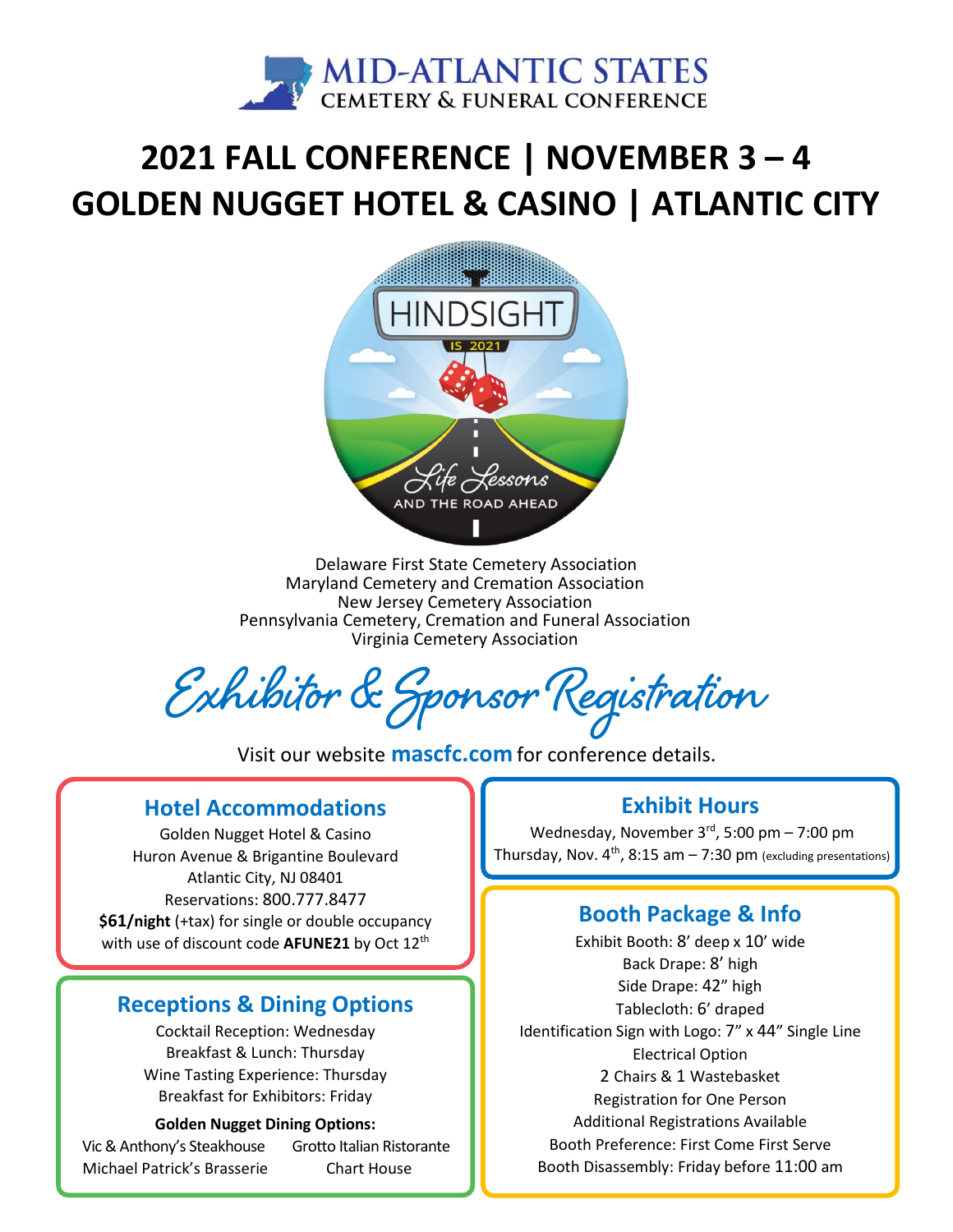**Schedule & Exhibit Hours**

#### WEDNESDAY, NOVEMBER 3, 2021

| 8:30am - 4:00pm                   | <b>Crematory Operator Certification Program Ron Salvatore</b>                                  |
|-----------------------------------|------------------------------------------------------------------------------------------------|
| 3:00pm - 4:00pm                   | Registration                                                                                   |
| 4:00pm - 5:00pm                   | <b>Cocktails &amp; Laws: Legal Issues Deathcare Can Learn</b>                                  |
| $5:00 \text{pm} - 7:00 \text{pm}$ | <b>Cocktail Reception with Exhibitors</b>                                                      |
|                                   | THURSDAY, NOVEMBER 4, 2021                                                                     |
| 8:15am - 9:15am                   | <b>Continental Breakfast</b>                                                                   |
| 9:30am - 9:45am                   | Opening Remarks: Hindsight is 2021 Amy Shimp                                                   |
| 9:45am - 11:00am                  | <b>The Customer Journey: Yellow Brick Road or</b>                                              |
| 11:00am - 11:30am                 | <b>Break with Exhibitors</b>                                                                   |
| 11:30am - 12:30pm                 | <b>Celebrants &amp; Cremation: Perfect TogetherMatt Bailey</b>                                 |
| 12:30pm - 2:00pm                  | Lunch with Exhibitors                                                                          |
| 2:00pm - 3:00pm                   | <b>Going Virtual: How to Position Your Business</b><br>for Today's World Courtney Gould Miller |
| $3:00$ pm - $3:30$ pm             | <b>Break with Exhibitors</b>                                                                   |
| 3:30pm - 4:30pm                   | Leadership Through Crisis and Its Effect on Culture  Gary Freytag                              |
| 4:30pm - 4:45pm                   | <b>Closing Remarks</b>                                                                         |
| 4:45pm - 5:30pm                   | Free Time with Exhibitors                                                                      |
| 5:30pm - 7:30pm                   | Old World vs. New World Wine Tasting Experience<br>* bar service and lite fare included        |

## **2021 Mid-Atlantic States Conference Committee**

Ernest Peterson – Heartspring Consulting, LLC Dagny Neel Fitzpatrick – Jefferson Memorial Park, Inc. Judy Welshons – New Jersey Cemetery Association Chad Aylestock – Service Corporation International Jonathan Pace – Franklin Memorial Park **Angela Byrum – Williamsburg Memorial Park** John Dodgson – Ocean County Memorial Park Gary Buss – Arlington Cemetery Cheryl Percy – Dulaney Valley Memorial Gardens Alesia Skinner – Paxtang Cemetery

Amy Shimp – Dulaney Valley Memorial Gardens (Co-Chair) Jeffrey Hodes – Cemetery Management Solutions (Co-Chair)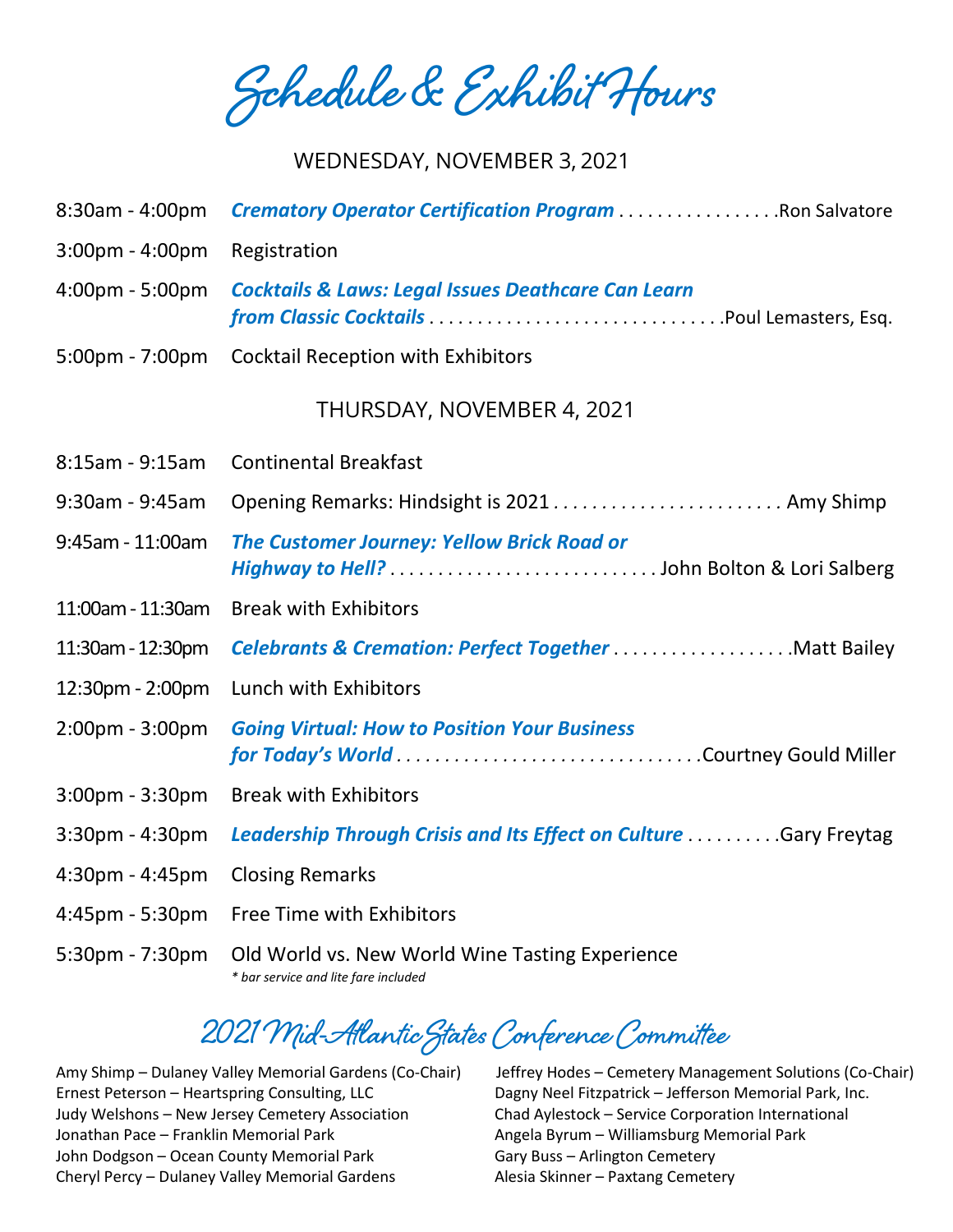**Sponsorship Perks** 

- *Featured Sponsor introduces the start of the conference, selects booth preference, and receives two additional registrations.*
- *Cocktail Reception Sponsor and Wine Tasting Experience Sponsor introduce their respective event and receive two additional registrations.*
- *Breakfast, Lunch, and Speaker Sponsors receive one additional registration.*
- *Sponsor logo with website link included on conference website [mascfc.com](https://mascfc.com)*
- *Sponsor recognition on signage and conference program.*

**Old World vs. New World Wine Tasting Experience**

#### *Thursday, 5:30 pm to 7:30 pm*

*The Wine Tasting Experience offers exhibitors and attendees a chance to gather, socialize, and compare Old World (France) vs. New World (New Jersey) wines while enjoying themed hors d'oeuvres. Wine Tasting Experience Sponsor (\$2,500) introduces the event. Wine Sponsors (\$500) receive recognition at the pouring station. Tickets are \$75 per person with ticket fee waived for wine sponsors.*

**Sponsorship Levels**

| Featured Sponsor (1)                    | \$5,000 |
|-----------------------------------------|---------|
| <b>Wednesday Cocktail Reception (1)</b> | \$2,500 |
| Thursday Breakfast with Exhibitors (1)  | \$1,000 |
| Thursday Lunch with Exhibitors (1)      | \$1,000 |
| Thursday Wine Tasting Experience (1)    | \$2,500 |
| Wine Sponsor (8)                        | \$500   |
| Speaker Sponsor (6)                     | \$750   |
| Break Sponsor (2)                       | \$450   |
| Friday Breakfast for Exhibitors (1)     | \$350   |
| General Sponsorship (unlimited)         | \$350   |

**Sponsorship Questions?** Email Amy Shimp at **[amy@dulaneyvalley.com](mailto:amy@dulaneyvalley.com)** or Jeff Hodes at **[hodesj@aol.com](mailto:hodesj@aol.com)**